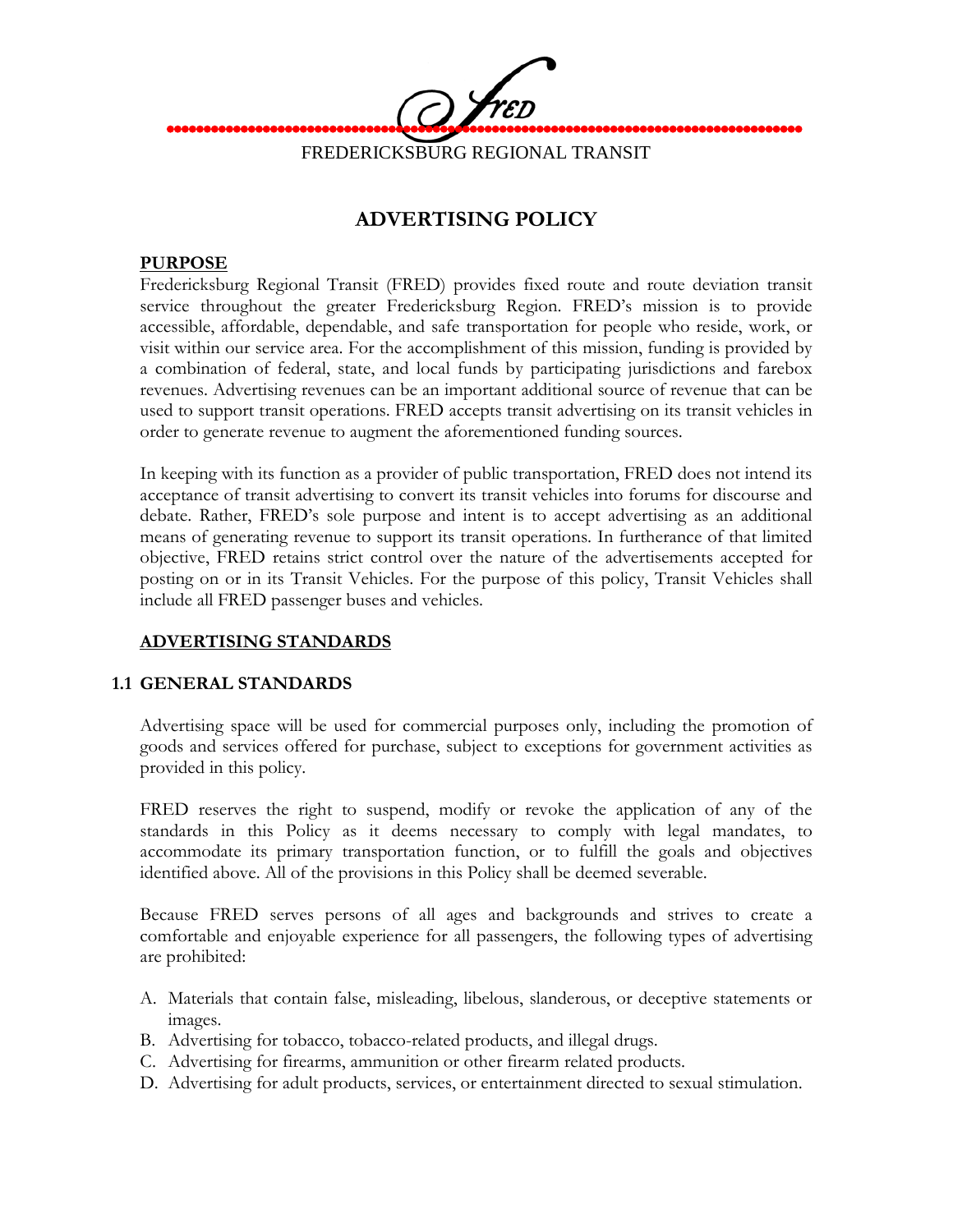

### FREDERICKSBURG REGIONAL TRANSIT

- E. Advertising that depicts sexually explicit, nude, obscene and/or pornographic statements or images.
- F. Advertising that portrays graphic violence.
- G. Advertising that contains discriminatory, derogatory, negative or personal attacks against individuals, groups, or organizations; including, but not limited to race, color, religion, national origin, ancestry, gender, age, disability or sexual orientation.
- H. Advertising that is directed to inciting or producing imminent lawless action, or is likely to incite or produce such action; including, but not limited to unlawful actions.
- I. Advertising that promotes illegal activity of any kind.
- J. Advertising that contains FRED's name, brand logo, slogans or other graphic representations of the transit system, unless written consent from FRED is obtained prior to use.
- K. Advertising that contains any material that infringes upon a copyright, trademark, or service mark, or is otherwise unlawful.

Advertisements that include websites, quick response (QR) codes, and telephone numbers that may appear in posted ads and direct viewers to external sources of information must also comply with the Advertising Standards herein.

Acceptance of an advertisement is at the sole discretion of FRED. FRED's acceptance of an advertisement does not constitute all future acceptance of the same or similar content.

#### **1.2 ALCOHOL ADVERTISING STANDARDS**

Advertising for alcohol products shall be subject to the following restrictions:

- A. Advertising related to the sale of alcoholic beverages shall contain a statement, occupying at least 3% of the area of the advertisement, that indicates the legal drinking age in Virginia and warns of the dangers of alcohol consumption during pregnancy, or in connection with the operation of heavy machinery, or while driving.
- B. Advertising related to the sale of alcoholic beverages cannot contain any statement, symbol, depiction, or reference that:
	- 1. Would tend to induce minors to drink, or would tend to induce persons to consume to excess;
	- 2. Would tend to induce minors to drink, or would tend to induce persons to consume to excess;
	- 3. Incorporates the use of any present or former athlete or athletic team or implies that the product enhances athletic prowess; except that, persons granted a license to sell wine or beer may display within their licensed premises point-of-sale advertising materials that incorporate the use of any present or former professional athlete or athletic team, provided that such advertising materials: (i) otherwise comply with the applicable regulations of the appropriate federal agency and (ii) do not depict any athlete consuming or about to consume alcohol prior to or while engaged in an athletic activity, do not depict an athlete consuming alcohol while the athlete is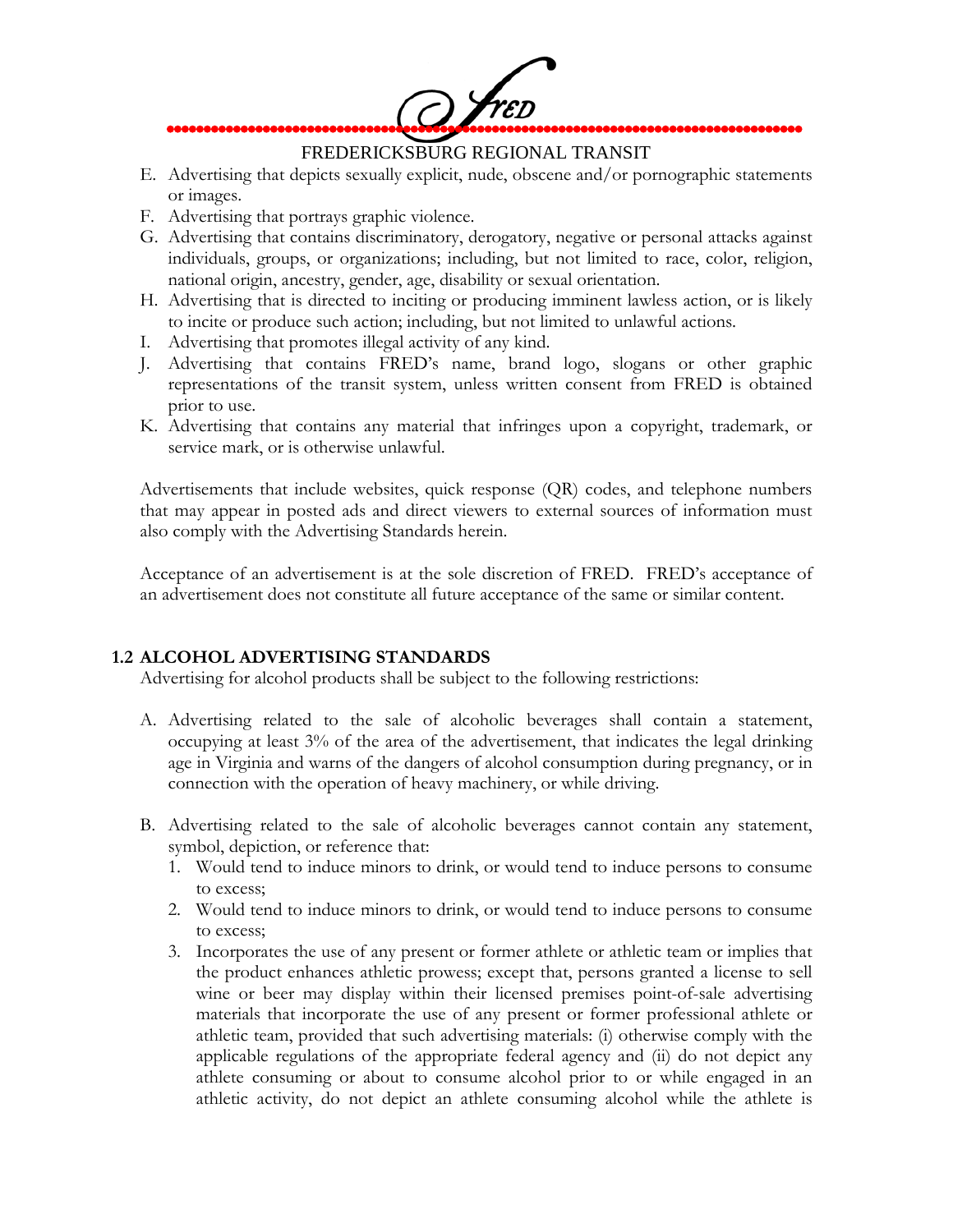

# FREDERICKSBURG REGIONAL TRANSIT

operating or about to operate a motor vehicle or other machinery, and do not imply that the alcoholic beverage so advertised enhances athletic prowess;

- 4. Is false or misleading in any material respect;
- 5. Implies or indicates, directly or indirectly, that the product is government endorsed by the use of flags, seals or other insignia or otherwise;
- 6. Makes any reference to the intoxicating effect of any alcoholic beverages;
- 7. Constitutes or contains a contest or sweepstakes where a purchase is required for participation; or
- 8. Constitutes or contains an offer to pay or provide anything of value conditioned on the purchase of alcoholic beverages, except for refund coupons and combination packaging. Any such combination packaging shall be limited to packaging provided by the manufacturer that is designed to be delivered intact to the consumer;
- 9. and further, must be in compliance with all restrictions set forth in Virginia Administrative Code 3VAC5-20-10 in its entirety. [\(http://law.lis.virginia.gov/admincode/title3/agency5/chapter2 0/section10\)](http://law.lis.virginia.gov/admincode/title3/agency5/chapter2%200/section10).
- C. Advertising related to sale of alcoholic beverages shall be limited as follows:
	- 1. No outdoor alcoholic beverage advertising shall depict persons consuming alcoholic beverages, use cartoon characters in any way, or use persons who have not attained the minimum drinking age as models or actors.
	- 2. No alcoholic beverage manufacturer, importer, or wholesale licensee may engage in cooperative advertising, as defined in 3VAC5-30-80, on behalf of any retail licensee.

## **1.3 ADDITIONAL ADVERTISING STANDARDS**

Any advertising in which the identity of the sponsor is not readily and unambiguously identifiable must include the following phrase to identify the sponsor in clearly visible letters (no smaller than 72 point type for exteriors and 24 point type for interiors):

Paid for by: \_\_\_\_\_\_\_\_\_\_\_\_\_\_\_\_\_\_\_\_\_\_

## **2. GOVERNMENT SPEECH**

The provisions of this policy do not apply to the speech of any government entity, including the City of Fredericksburg, the Commonwealth of Virginia, or any of their respective agencies. The City of Fredericksburg reserves the right to use all advertising types on Transit Vehicles to communicate any message deemed appropriate by the City, including to promote City-sponsored events, activities, and initiatives, and to permit other government entities to do the same.

#### **3. PRODUCTION GUIDELINES**

Advertising materials will be produced at the advertiser's expense and must be of good quality and conform to standards for size, weight, material and other physical characteristics as set forth by FRED.

It is the advertiser's responsibility to deliver or reclaim materials in a timely fashion or they may be disposed of at FRED's discretion.